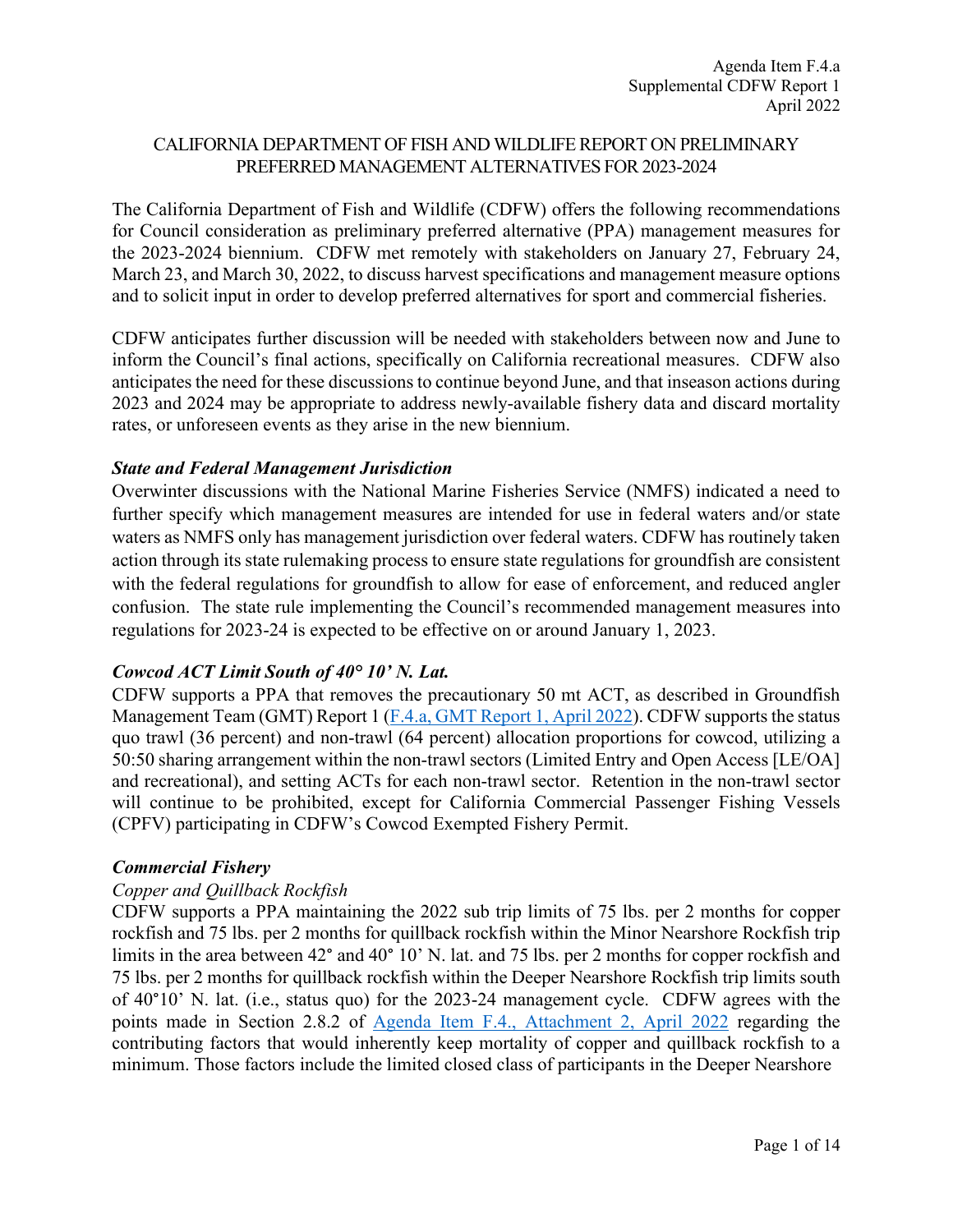fishery and the effort shift toward other species covered under the Deeper Nearshore Fishery permit as a means to continue providing product to the live-fish market. Furthermore, CDFW supports maintaining status quo trip limits until sufficient discard mortality data are collected to better inform trip limit models. As noted in Section 2.8.2 and in [Agenda Item E.7.a Supplemental](https://www.pcouncil.org/documents/2021/11/e-7-a-supplemental-cdfw-report-2.pdf/)  [CDFW Report 2, November 2021,](https://www.pcouncil.org/documents/2021/11/e-7-a-supplemental-cdfw-report-2.pdf/) there is a high degree of uncertainty in the projected impacts as the modeling likely over projected the estimated discard mortality. Therefore, maintaining status quo trip limits is advisable until data become available to better inform managers of the effects of the sub-trip limits, at which time adjustments to the sub-trip limits could be considered through inseason action.

Lastly, CDFW sees merit in the continuation of these minimal retention sub-trip limits for copper and quillback rockfish to allow for fishery-dependent data collection, specifically biological data. It is extremely important for future stock assessments to maintain the flow of data as data gaps would add to greater uncertainty in the results of future assessments.

## *Non-Bottom Contact Hook-and-Line Gear Allowance in the Non-Trawl RCA*

CDFW supports a PPA of Option 1 as described in Section 11.1, [Agenda Item F.4. Attachment 2,](https://www.pcouncil.org/documents/2022/03/f-4-attachment-2-2023-2024-management-measure-analytical-document-electronic-only.pdf/)  [April 2022.](https://www.pcouncil.org/documents/2022/03/f-4-attachment-2-2023-2024-management-measure-analytical-document-electronic-only.pdf/) Under Option 1 vessels in the commercial non-trawl sectors (Open Access, Limited Entry Fixed Gear, and IFQ Gear Switchers) would be allowed to use non-bottom contact hookand-line gear within the NT-RCA. Use of vertical hook-and-line gear anchored to the bottom, dinglebar, and longline gear would remain prohibited within the NT-RCA. Additionally, CDFW is encouraged by the efforts from NMFS, Enforcement, and Industry to further refine the definitions pertaining to the allowable gear types and trip declarations. CDFW looks forward to the outcome of this collaboration and the updates to the analytical document in June.

# *Recreational Fishery*

### *Recreational Fishery Season Structure*

CDFW proposes the following range of recreational groundfish fishery season structure scenarios for the 2023-24 biennium as a PPA. This PPA was crafted following discussions with interested stakeholders and the Management Measures have all been analyzed within the draft Integrated Alternatives Analytical document [\(Agenda Item F.4. Attachment 2, Pacific Coast Groundfish](https://www.pcouncil.org/documents/2022/03/f-4-attachment-2-2023-2024-management-measure-analytical-document-electronic-only.pdf/)  [Fishery 2023-2024 Harvest Specifications and Management Measures, April 2022\)](https://www.pcouncil.org/documents/2022/03/f-4-attachment-2-2023-2024-management-measure-analytical-document-electronic-only.pdf/). CDFW will continue to work with the Groundfish Advisory Subpanel (GAP) members and other industry representatives to solidify recommendations in preparation of final action at the June Council meeting.

All of the scenarios depicted below would be a substantial departure from the status quo, in that all of them result in a significant reduction in fishing time in nearshore waters of 50 percent or more. The severe reductions are necessary to incorporate the best scientific information available from the 2021 stock assessments and rebuilding analyses completed for quillback and copper rockfishes off California. Under status quo, California's nearshore waters in each of the five Groundfish Management Areas are open between eight and ten months of the year. The proposed 2023-2024 season structure scenarios all propose a reduced range of nearshore fishing opportunities that span from a minimum of two to a maximum of five months, depending on the area. CDFW has been working with stakeholders over winter to examine possible alternatives to mitigate for the severe losses in nearshore fishery opportunities that are necessary to reduce catch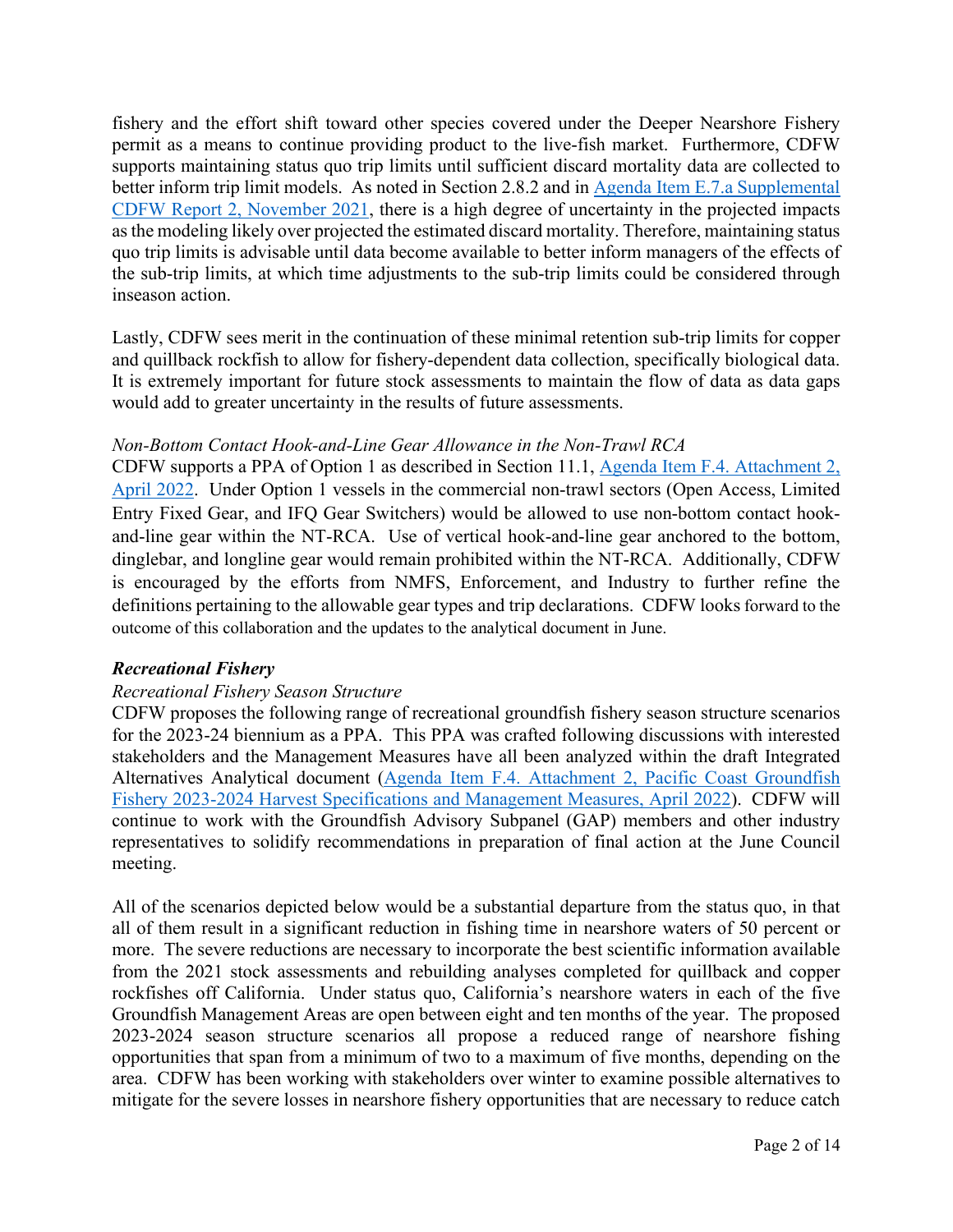and bycatch of these two nearshore rockfish species, such as an offshore fishery as described in [Agenda Item E.9.a Supplemental CDFW Report 1, March 2022.](https://www.pcouncil.org/documents/2022/03/e-9-a-supplemental-cdfw-report-1.pdf/)

Projected impacts (mt) under these Scenarios were calculated using the established RecFISH catch projection model and are highly uncertain. Projections include impacts for quillback and copper rockfish under 1-fish and 0-fish (no retention) sub-bag limits as described in the Bag Limits section of this document. See Model and Catch Projection Uncertainty section of this document for additional information.

## *Scenario 1*

Seasons would be uniform with opening and closing season dates and depth constraints across all Management Areas (statewide) (Table 1). The fishery would be closed Jan-Feb, open seaward of the 50 fm RCA line (referred to as the "offshore" fishery) from Mar-May and Oct-Dec, and open in all depths from Jun-Sept. During the offshore fishery months, retention of nearshore rockfish, cabezon, and greenling is prohibited.

Lingcod is open in the same months and depths as the Shelf/Slope rockfish. Scorpionfish, sanddabs, "other flatfish," Petrale sole, Starry flounder, leopard shark, and "other groundfish" are open year-round at all depths.

| <b>Species</b>                                | Jan | Feb             | Mar | Apr      | May | Jun             | Jul | Aug             | <b>Sep</b> | Oct | <b>Nov</b> | Dec |  |
|-----------------------------------------------|-----|-----------------|-----|----------|-----|-----------------|-----|-----------------|------------|-----|------------|-----|--|
| Nearshore rockfish, cabezon<br>and greenlings |     | Closed          |     |          |     |                 |     | Open All Depths | Closed     |     |            |     |  |
| Shelf and slope rockfish,                     |     | Closed          |     | $>50$ fm |     |                 |     | Open All Depths | $>50$ fm   |     |            |     |  |
| lingcod                                       |     |                 |     |          |     |                 |     |                 |            |     |            |     |  |
| California scorpionfish                       |     | Open All Depths |     |          |     |                 |     |                 |            |     |            |     |  |
| California sheephead, ocean                   |     | <b>TBD</b>      |     |          |     |                 |     |                 |            |     |            |     |  |
| whitefish                                     |     |                 |     |          |     |                 |     |                 |            |     |            |     |  |
| Leopard shark                                 |     |                 |     |          |     | Open All Depths |     |                 |            |     |            |     |  |
| Other federal groundfish                      |     |                 |     |          |     | Open All Depths |     |                 |            |     |            |     |  |
| Pacific sanddabs and "other                   |     |                 |     |          |     |                 |     |                 |            |     |            |     |  |
| flatfish"                                     |     | Open All Depths |     |          |     |                 |     |                 |            |     |            |     |  |
| Petrale Sole and Starry                       |     |                 |     |          |     | Open All Depths |     |                 |            |     |            |     |  |
| Flounder                                      |     |                 |     |          |     |                 |     |                 |            |     |            |     |  |

**Table 1. Statewide season structure for 23-24 under CDFW Scenario 1.**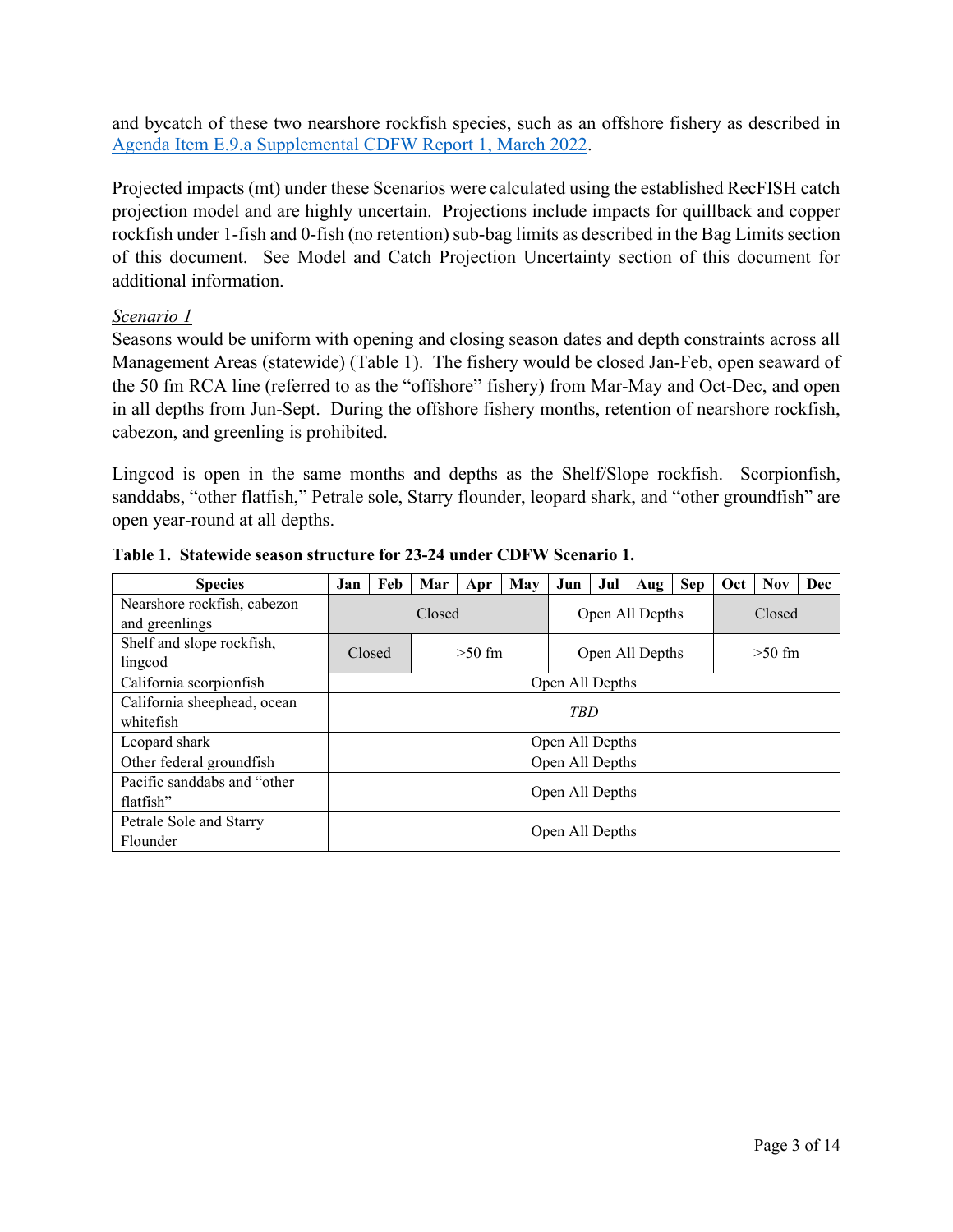**Table 2. Projected recreational impacts (mt) of select groundfish off California for 2023-24 under Season Structure Scenario 1. Quillback and copper rockfish projected impacts are shown for a 1 fish bag outside of brackets, and 0-fish bag (no retention) are shown inside brackets. Data are from CDFW, and are preliminary and subject to change.**

| <b>Species</b>                   | <b>Projected Impact (mt)</b> |
|----------------------------------|------------------------------|
| Yelloweye rockfish               | 14.5                         |
| Quillback rockfish               |                              |
| N 40°10' N. lat.                 | 2.3[1.3]                     |
| S 40°10' N. lat.                 | 3.5[2]                       |
| Copper rockfish                  |                              |
| N 40°10' N. lat.                 | 3.1[1.2]                     |
| S 40°10' N. lat.                 | 105.9[72.1]                  |
| Cowcod (S $40^{\circ}10'$ N lat) | 7.8                          |
| Canary rockfish                  | 116.5                        |

#### *Scenario 1a*

This scenario is the same as Scenario 1, except for no offshore fishery opportunities (Table 3).

| <b>Species</b>                           | Jan | Feb             | Mar    | Apr | May | Jun             | Jul | Aug   Sep       |        | Oct | <b>Nov</b> | Dec |  |
|------------------------------------------|-----|-----------------|--------|-----|-----|-----------------|-----|-----------------|--------|-----|------------|-----|--|
| RCG complex and lingcod                  |     |                 | Closed |     |     |                 |     | Open All Depths | Closed |     |            |     |  |
| California scorpionfish                  |     |                 |        |     |     | Open All Depths |     |                 |        |     |            |     |  |
| California sheephead, ocean<br>whitefish |     | TBD             |        |     |     |                 |     |                 |        |     |            |     |  |
| Leopard shark                            |     | Open All Depths |        |     |     |                 |     |                 |        |     |            |     |  |
| Other federal groundfish                 |     |                 |        |     |     | Open All Depths |     |                 |        |     |            |     |  |
| Pacific sanddabs and "other<br>flatfish" |     | Open All Depths |        |     |     |                 |     |                 |        |     |            |     |  |
| Petrale Sole and Starry<br>Flounder      |     | Open All Depths |        |     |     |                 |     |                 |        |     |            |     |  |

**Table 4. Projected recreational impacts (mt) of select groundfish off California for 2023-24 under Season Structure Scenario 1a. Quillback and copper rockfish projected impacts are shown for a 1 fish bag outside of brackets, and 0-fish bag (no retention) are shown inside brackets. Data are from CDFW, are preliminary and subject to change.**

| <b>Species</b>                   | <b>Projected Impact (mt)</b> |
|----------------------------------|------------------------------|
| Yelloweye rockfish               | 11.7                         |
| Quillback rockfish               |                              |
| N 40°10' N. lat.                 | 2.3[1.3]                     |
| S 40°10' N. lat.                 | 3.5[1.9]                     |
| Copper rockfish                  |                              |
| N 40°10' N. lat.                 | 3.1[1.2]                     |
| S 40°10' N. lat.                 | 89.3[55.4]                   |
| Cowcod (S $40^{\circ}10'$ N lat) | 3.0                          |
| Canary rockfish                  |                              |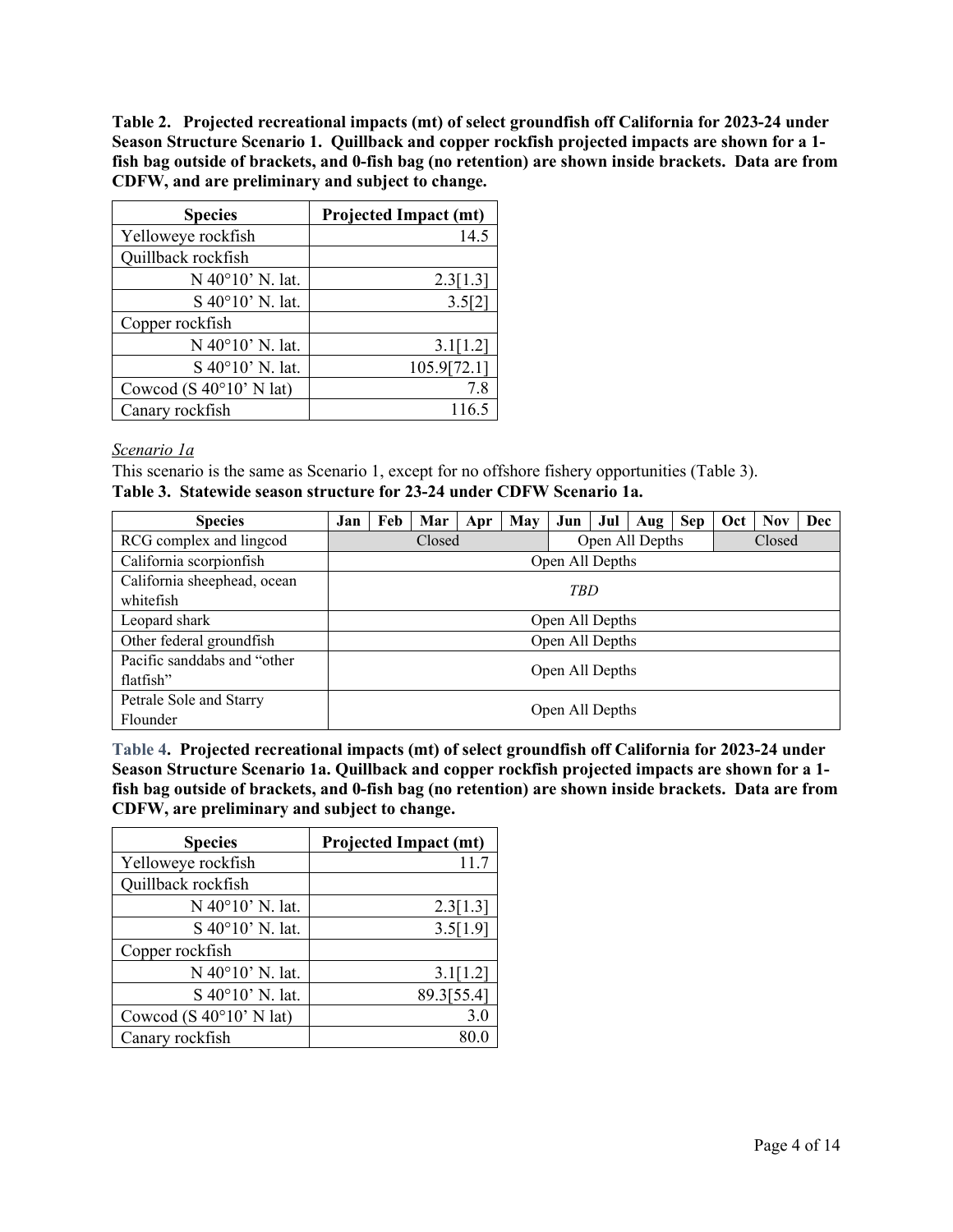# *Scenario 2*

Seasons would be uniform with opening and closing season dates and depth constraints across all Management Areas (statewide) (Table 5). The fishery would be closed Jan-Feb, open seaward of the 50 fm RCA line (referred to as the "offshore" fishery) from Mar-June and Sept-Dec, and open in all depths for July and August only. During the offshore fishery retention of nearshore rockfish, cabezon, and greenling is prohibited.

Lingcod is open in the same months and depths as the Shelf/Slope rockfish. Scorpionfish, sanddabs, and other flatfish, Petrale sole, Starry flounder, leopard shark, and "other groundfish" are open year-round at all depths.

| <b>Species</b>              | Jan | Feb             | Mar | Apr    | May      | Jun | Jul             | Aug      | <b>Sep</b> | Oct | <b>Nov</b> | <b>Dec</b> |
|-----------------------------|-----|-----------------|-----|--------|----------|-----|-----------------|----------|------------|-----|------------|------------|
| Nearshore rockfish, cabezon |     |                 |     | Closed |          |     |                 | Open All |            |     |            |            |
| and greenlings              |     |                 |     |        |          |     |                 | Depths   | Closed     |     |            |            |
| Shelf and slope rockfish,   |     | Closed          |     |        | $>50$ fm |     |                 | Open All | $>50$ fm   |     |            |            |
| lingcod                     |     |                 |     |        |          |     |                 | Depths   |            |     |            |            |
| California scorpionfish     |     | Open All Depths |     |        |          |     |                 |          |            |     |            |            |
| California sheephead, ocean |     | <b>TBD</b>      |     |        |          |     |                 |          |            |     |            |            |
| whitefish                   |     |                 |     |        |          |     |                 |          |            |     |            |            |
| Leopard shark               |     |                 |     |        |          |     | Open All Depths |          |            |     |            |            |
| Other federal groundfish    |     |                 |     |        |          |     | Open All Depths |          |            |     |            |            |
| Pacific sanddabs and "other |     |                 |     |        |          |     |                 |          |            |     |            |            |
| flatfish"                   |     | Open All Depths |     |        |          |     |                 |          |            |     |            |            |
| Petrale Sole and Starry     |     |                 |     |        |          |     | Open All Depths |          |            |     |            |            |
| Flounder                    |     |                 |     |        |          |     |                 |          |            |     |            |            |

**Table 5. Statewide season structure for 2023-24 under Scenario 2.**

**Table 6.Projected recreational impacts (mt) of select groundfish off California for 2023-24 under Season Structure Scenario 2. Quillback and copper rockfish projected impacts are shown for a 1 fish bag outside of brackets, and 0-fish bag (no retention) are shown inside brackets. Data are from CDFW, are preliminary and subject to change**.

| <b>Species</b>                   | <b>Projected Impact (mt)</b> |
|----------------------------------|------------------------------|
| Yelloweye rockfish               | 12.3                         |
| Quillback rockfish               |                              |
| N 40°10' N. lat.                 | 1.7[1]                       |
| S 40°10' N. lat.                 | 2.0[1.1]                     |
| Copper rockfish                  |                              |
| N 40°10' N. lat.                 | 2.1[0.8]                     |
| S 40°10' N. lat.                 | 67.6[50.2]                   |
| Cowcod (S $40^{\circ}10'$ N lat) | 7.4                          |
| Canary rockfish                  | 93.7                         |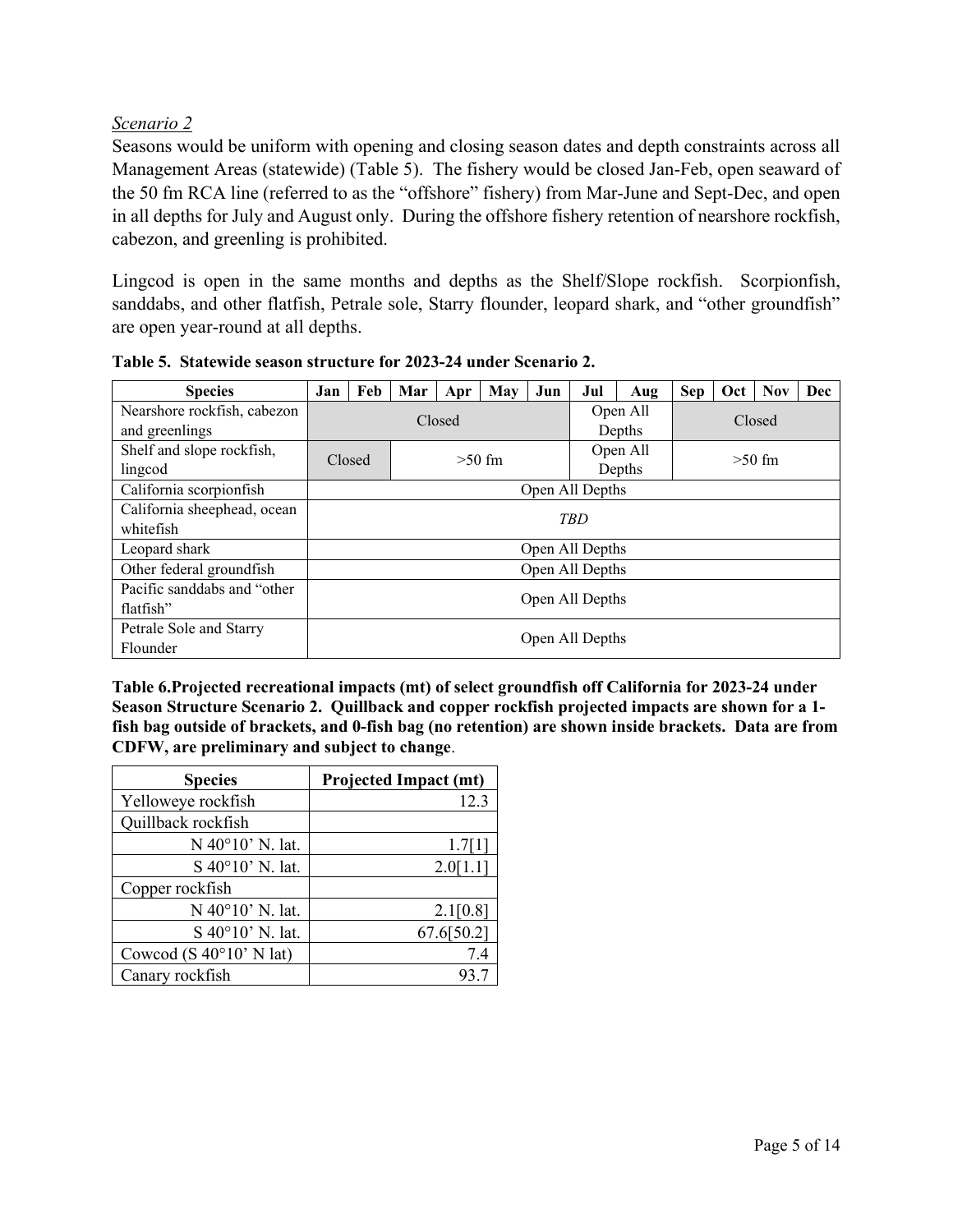## *Scenario 2a*

This scenario is the same as Scenario 2, except for no offshore fishery opportunities (Table 7).

| <b>Species</b>                           | Jan | Feb             | Mar | Apr    | May | Jun             | Jul                | Aug    | <b>Sep</b> | Oct | <b>Nov</b> | Dec |  |
|------------------------------------------|-----|-----------------|-----|--------|-----|-----------------|--------------------|--------|------------|-----|------------|-----|--|
| RCG complex and lingcod                  |     |                 |     | Closed |     |                 | Open All<br>Depths | Closed |            |     |            |     |  |
| California scorpionfish                  |     | Open All Depths |     |        |     |                 |                    |        |            |     |            |     |  |
| California sheephead,<br>ocean whitefish |     | <b>TBD</b>      |     |        |     |                 |                    |        |            |     |            |     |  |
| Leopard shark                            |     | Open All Depths |     |        |     |                 |                    |        |            |     |            |     |  |
| Other federal groundfish                 |     |                 |     |        |     | Open All Depths |                    |        |            |     |            |     |  |
| Pacific sanddabs and<br>"other flatfish" |     | Open All Depths |     |        |     |                 |                    |        |            |     |            |     |  |
| Petrale Sole and Starry<br>Flounder      |     | Open All Depths |     |        |     |                 |                    |        |            |     |            |     |  |

**Table 7. Statewide season structure for 2023-24 under Scenario 2a.**

**Table 8. Projected recreational impacts (mt) of select groundfish off California for 2023-24 under Season Structure Scenario 2a. Quillback and copper rockfish projected impacts are shown for a 1 fish bag outside of brackets, and 0-fish bag (no retention) are shown inside brackets. Data are from CDFW, are preliminary and subject to change.**

| <b>Species</b>                   | <b>Projected Impact (mt)</b> |
|----------------------------------|------------------------------|
| Yelloweye rockfish               | 7.9                          |
| Quillback rockfish               |                              |
| N 40°10' N. lat.                 | 1.7[1.0]                     |
| S 40°10' N. lat.                 | 1.9[1.1]                     |
| Copper rockfish                  |                              |
| N 40°10' N. lat.                 | 2.1[0.8]                     |
| S 40°10' N. lat.                 | 45.3[27.8]                   |
| Cowcod (S $40^{\circ}10'$ N lat) | 1.3                          |
| Canary rockfish                  | 51.1                         |

# *Scenario 3*

Seasons would be uniform with opening and closing season dates and depth constraints across all Management Areas (statewide) (Table 9) and offers all-depth fishing between the Memorial Day and Labor Day holiday weekends. The fishery is closed Jan-Mar, open seaward of the 50 fm RCA line April 1- May 26 in 2023 and April 1- May 24 in 2024, and from September 5 in 2023 and September 3 in 2024 through December 31, and open in all depths from May 27 in 2023 and May 25 in 2024 (Memorial Day holiday weekend) through September 4 in 2023 and September 2 in 2024 (Labor Day holiday weekend). In all areas of the state, during months that an offshore fishery is active, retention of nearshore rockfish, cabezon, and greenlings is prohibited.

Lingcod is open in the same months and depths as the Shelf/Slope rockfish. Scorpionfish, sanddabs, and other flatfish, Petrale sole and Starry flounder, leopard shark, and "other groundfish" are open year-round at all depths.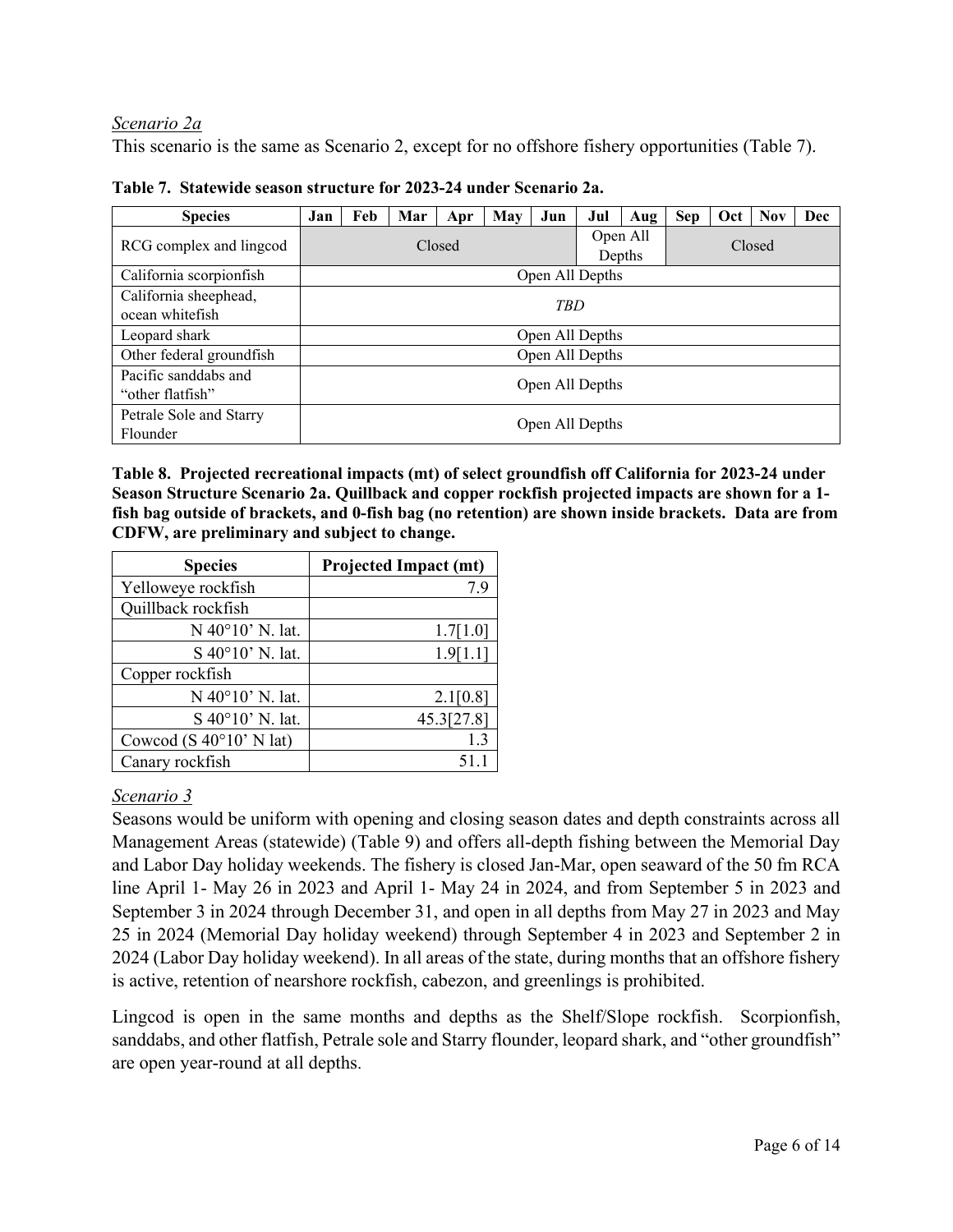**Table 9. Statewide season structure for 2023-24 under Scenario 3. The all-depth fishery for rockfish, cabezon, greenlings and lingcod is open from May 27 in 2023 and May 25 in 2024 (Memorial Day holiday weekend) through September 4 in 2023 and September 2 in 2024 (Labor Day holiday weekend).**

| <b>Species</b>                        | Jan | Feb             | Mar    | Apr      |  | May   Jun   Jul   Aug   Sep   Oct   Nov   Dec |  |  |        |          |  |  |
|---------------------------------------|-----|-----------------|--------|----------|--|-----------------------------------------------|--|--|--------|----------|--|--|
| Nearshore rockfish, cabezon and       |     |                 | Closed |          |  | Open All Depths                               |  |  | Closed |          |  |  |
| greenlings                            |     |                 |        |          |  |                                               |  |  |        |          |  |  |
| Shelf and slope rockfish, lingcod     |     | Closed          |        | $>50$ fm |  | Open All Depths                               |  |  |        | $>50$ fm |  |  |
| California scorpionfish               |     | Open All Depths |        |          |  |                                               |  |  |        |          |  |  |
| California sheephead, ocean whitefish | TBD |                 |        |          |  |                                               |  |  |        |          |  |  |
| Leopard shark                         |     |                 |        |          |  | Open All Depths                               |  |  |        |          |  |  |
| Other federal groundfish              |     |                 |        |          |  | Open All Depths                               |  |  |        |          |  |  |
| Pacific sanddabs and "other flatfish" |     | Open All Depths |        |          |  |                                               |  |  |        |          |  |  |
| Petrale Sole and Starry Flounder      |     |                 |        |          |  | Open All Depths                               |  |  |        |          |  |  |

**Table 10. Projected recreational impacts (mt) of select groundfish off California for 2023-24 under Season Structure Scenario 3. Quillback and copper rockfish projected impacts are shown for a 1 fish bag outside of brackets, and 0-fish bag (no retention) are shown inside brackets. Data are from CDFW, are preliminary and subject to change.**

| <b>Species</b>                   | <b>Projected Impact (mt)</b> |
|----------------------------------|------------------------------|
| Yelloweye rockfish               | 12.6                         |
| Quillback rockfish               |                              |
| N 40°10' N. lat.                 | 2.1[1.2]                     |
| S 40°10' N. lat.                 | 3.3[1.8]                     |
| Copper rockfish                  |                              |
| N 40°10' N. lat.                 | 2.7[1.0]                     |
| S 40°10' N. lat.                 | 88.7[55.3]                   |
| Cowcod (S $40^{\circ}10'$ N lat) | 6.4                          |
| Canary rockfish                  |                              |

### *Scenario 3a*

This scenario is the same as Scenario 3, except for no offshore fishery opportunities (Table 11).

**Table 11. Statewide season structure for 2023-24 under Scenario 3a. The all-depth fishery for RCG and lingcod is open from May 27 in 2023 and May 25 in 2024 (Memorial Day holiday weekend) through September 4 in 2023 and September 2 in 2024 (Labor Day holiday weekend).**

| <b>Species</b>                           | Jan                       | Feb | Mar | Apr | May   Jun   Jul   Aug   Sep   Oct   Nov   Dec |  |  |  |  |        |  |  |
|------------------------------------------|---------------------------|-----|-----|-----|-----------------------------------------------|--|--|--|--|--------|--|--|
| RCG and lingcod                          | Closed<br>Open All Depths |     |     |     |                                               |  |  |  |  | Closed |  |  |
| California scorpionfish                  |                           |     |     |     | Open All Depths                               |  |  |  |  |        |  |  |
| California sheephead, ocean<br>whitefish |                           | TBD |     |     |                                               |  |  |  |  |        |  |  |
| Leopard shark                            |                           |     |     |     | Open All Depths                               |  |  |  |  |        |  |  |
| Other federal groundfish                 |                           |     |     |     | Open All Depths                               |  |  |  |  |        |  |  |
| Pacific sanddabs and "other flatfish"    | Open All Depths           |     |     |     |                                               |  |  |  |  |        |  |  |
| Petrale Sole and Starry Flounder         |                           |     |     |     | Open All Depths                               |  |  |  |  |        |  |  |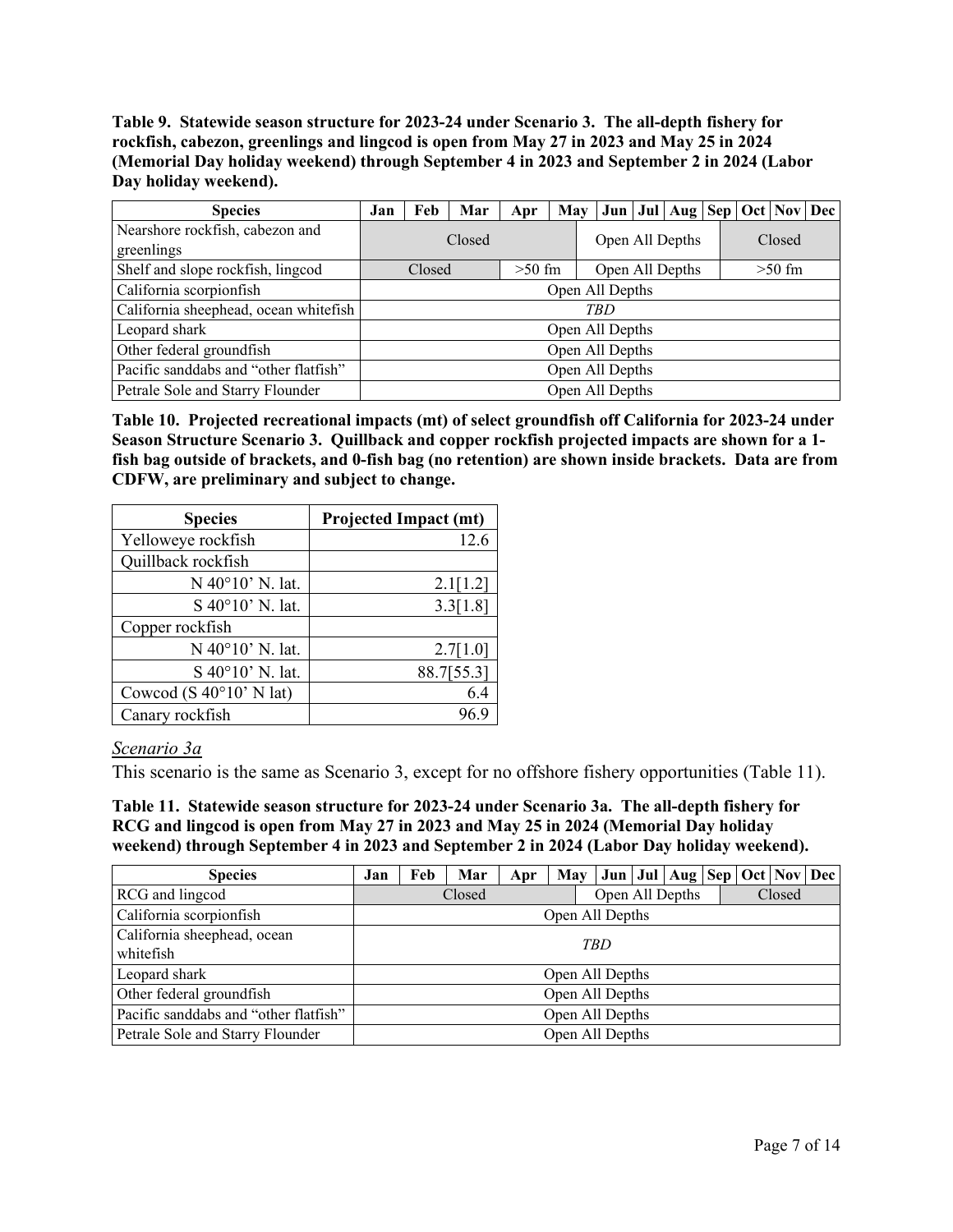**Table 12. Projected recreational impacts (mt) of select groundfish off California for 2023-24 under Season Structure Scenario 3a. Quillback and copper rockfish projected impacts are shown for a 1 fish bag outside of brackets, and 0-fish bag (no retention) are shown inside brackets. Data are from CDFW, are preliminary and subject to change.**

| <b>Species</b>                   | <b>Projected Impact (mt)</b> |
|----------------------------------|------------------------------|
| Yelloweye rockfish               | 10.3                         |
| Quillback rockfish               |                              |
| N 40°10' N. lat.                 | 2.1[1.2]                     |
| S 40°10' N. lat.                 | 3.2[1.8]                     |
| Copper rockfish                  |                              |
| N 40°10' N. lat.                 | 2.7[1.0]                     |
| S 40°10' N. lat.                 | 67.4[41.6]                   |
| Cowcod (S $40^{\circ}10'$ N lat) | 2.3                          |
| Canary rockfish                  | 72.8                         |

# *Scenario 4*

Seasons differ north and south of Pigeon Point (37°11' N. lat.).

In the Northern Management Area (42° N. lat. to 40°10' N. lat.), the Mendocino Management Area (40°10' N. lat. to 38°57.5' N. lat.), and the San Francisco Management Area (38°57.5 N. lat. to 37°11' N. lat.) the fishery is closed Jan-Mar, open seaward of the 50 fm RCA line (the offshore fishery) from Apr-Jun, and Dec, and open in all depths from July-Nov (Table 13).

In the Central Management Area (37°11' N. lat. to 34°27' N. lat.) and the Southern Management Area (34°27' N. lat. to US/Mex border) the fishery is closed Jan-Feb, open seaward of the 50 fm RCA line (the offshore fishery) from Mar-April, and Oct-Dec, and open in all depths from May-Sept (Table 14).

In all areas of the state, during months that an offshore fishery is active, retention of nearshore rockfish, cabezon, and greenlings is prohibited.

Lingcod is open in the same months and depths as the Shelf/Slope rockfish. Scorpionfish, sanddabs, and other flatfish, Petrale sole and Starry flounder, leopard shark, and "other groundfish" are open year-round at all depths.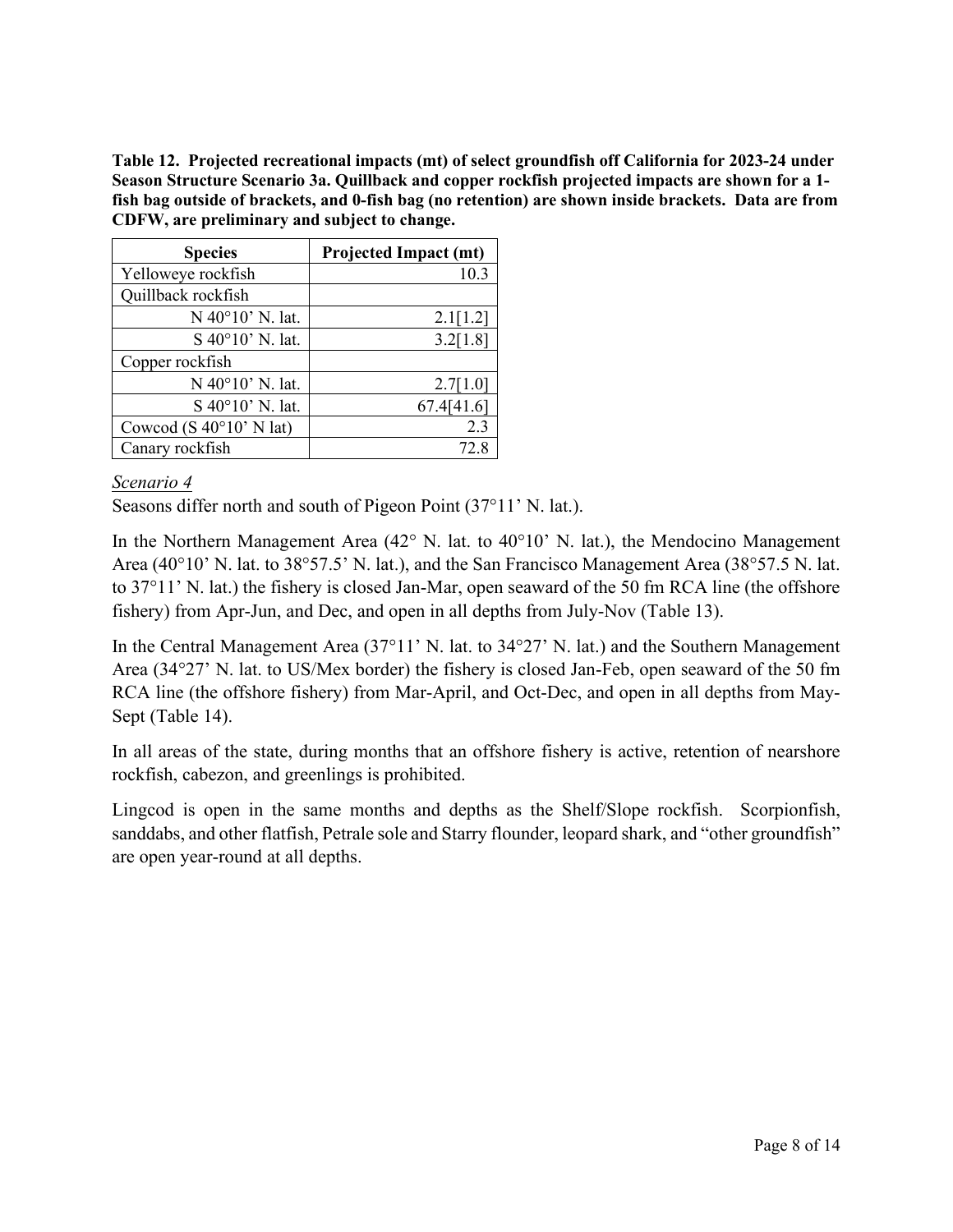**Table 13. Season structure in the Northern, Mendocino, and San Francisco Management Areas for 2023-24 under Scenario 4.**

| <b>Species</b>                                | Jan             | Feb |  | Mar   Apr | May      | Jun             | Jul                       | Aug       |  |  | Sep   Oct   Nov | Dec |  |
|-----------------------------------------------|-----------------|-----|--|-----------|----------|-----------------|---------------------------|-----------|--|--|-----------------|-----|--|
| Nearshore rockfish, cabezon and<br>greenlings | Closed          |     |  |           |          |                 | Open All Depths<br>Closed |           |  |  |                 |     |  |
| Shelf and slope rockfish, lingcod             | Closed          |     |  |           | $>50$ fm |                 | Open All Depths           | >50<br>fm |  |  |                 |     |  |
| California scorpionfish                       | Open All Depths |     |  |           |          |                 |                           |           |  |  |                 |     |  |
| California sheephead, ocean<br>whitefish      | <b>TBD</b>      |     |  |           |          |                 |                           |           |  |  |                 |     |  |
| Leopard shark                                 |                 |     |  |           |          | Open All Depths |                           |           |  |  |                 |     |  |
| Other federal groundfish                      | Open All Depths |     |  |           |          |                 |                           |           |  |  |                 |     |  |
| Pacific sanddabs and "other<br>flatfish"      | Open All Depths |     |  |           |          |                 |                           |           |  |  |                 |     |  |
| Petrale Sole and Starry Flounder              | Open All Depths |     |  |           |          |                 |                           |           |  |  |                 |     |  |

#### **Table 14. Season structure in the Central and Southern Management Areas season structure for 2023-24 under Scenario 4.**

| <b>Species</b>                        | Jan Feb Mar Apr |                             |  | May | Jun             | Jul | Aug |  | Sep Oct Nov Dec |  |  |  |
|---------------------------------------|-----------------|-----------------------------|--|-----|-----------------|-----|-----|--|-----------------|--|--|--|
| Nearshore rockfish, cabezon and       | Closed          |                             |  |     | Closed          |     |     |  |                 |  |  |  |
| greenlings                            |                 |                             |  |     | Open All Depths |     |     |  |                 |  |  |  |
| Shelf and slope rockfish, lingcod     | Closed          | $>50$ fm<br>Open All Depths |  |     |                 |     |     |  | $>50$ fm        |  |  |  |
| California scorpionfish               | Open All Depths |                             |  |     |                 |     |     |  |                 |  |  |  |
| California sheephead, ocean whitefish | TBD             |                             |  |     |                 |     |     |  |                 |  |  |  |
| Leopard shark                         |                 | Open All Depths             |  |     |                 |     |     |  |                 |  |  |  |
| Other federal groundfish              | Open All Depths |                             |  |     |                 |     |     |  |                 |  |  |  |
| Pacific sanddabs and "other flatfish" | Open All Depths |                             |  |     |                 |     |     |  |                 |  |  |  |
| Petrale Sole and Starry Flounder      | Open All Depths |                             |  |     |                 |     |     |  |                 |  |  |  |

**Table 15. Projected recreational impacts (mt) of select groundfish off California for 2023-24 under Season Structure Scenario 4. Quillback and copper rockfish projected impacts are shown for a 1 fish bag outside of brackets, and 0-fish bag (no retention) are shown inside brackets. Data are from CDFW, are preliminary and subject to change.**

| <b>Species</b>                   | <b>Projected Impact (mt)</b> |
|----------------------------------|------------------------------|
| Yelloweye rockfish               | 14.8                         |
| Quillback rockfish               |                              |
| N 40°10' N. lat.                 | 2.3[1.4]                     |
| S 40°10' N. lat.                 | 3.2[1.7]                     |
| Copper rockfish                  |                              |
| N 40°10' N. lat.                 | 3.0[1.1]                     |
| S 40°10' N. lat.                 | 129.1[80.9]                  |
| Cowcod (S $40^{\circ}10'$ N lat) | 8.0                          |
| Canary rockfish                  | 122.3                        |

### *Scenario 4a*

This scenario is the same as Scenario 4, except for no offshore fishery opportunities (Tables 16 and 17).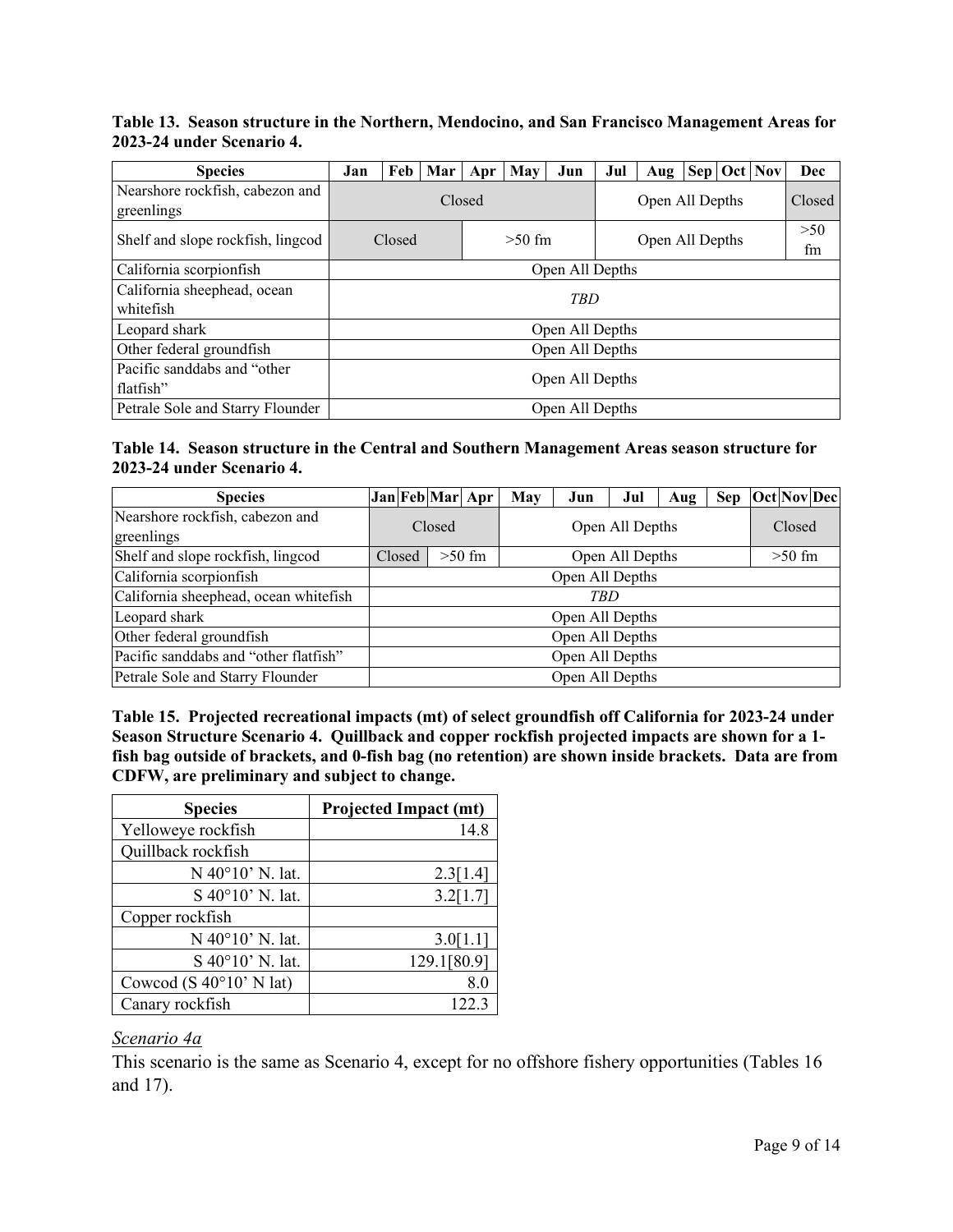#### **Table 16. Season structure in the Northern, Mendocino, and San Francisco Management Areas for 2023-24 under Scenario 4a.**

| <b>Species</b>                        |                 |                           |  |  | Jan   Feb   Mar   Apr   May   Jun   July   Aug   Sep   Oct   Nov |  |  |  |  |        |  | Dec |  |  |
|---------------------------------------|-----------------|---------------------------|--|--|------------------------------------------------------------------|--|--|--|--|--------|--|-----|--|--|
| RCG and lingcod                       |                 | Open All Depths<br>Closed |  |  |                                                                  |  |  |  |  | Closed |  |     |  |  |
| California scorpionfish               | Open All Depths |                           |  |  |                                                                  |  |  |  |  |        |  |     |  |  |
| California sheephead, ocean whitefish | TBD             |                           |  |  |                                                                  |  |  |  |  |        |  |     |  |  |
| Leopard shark                         | Open All Depths |                           |  |  |                                                                  |  |  |  |  |        |  |     |  |  |
| Other federal groundfish              | Open All Depths |                           |  |  |                                                                  |  |  |  |  |        |  |     |  |  |
| Pacific sanddabs and "other flatfish" | Open All Depths |                           |  |  |                                                                  |  |  |  |  |        |  |     |  |  |
| Petrale Sole and Starry Flounder      | Open All Depths |                           |  |  |                                                                  |  |  |  |  |        |  |     |  |  |

**Table 17. Season structure in the Central and Southern Management Areas season structure for 2023-24 under Scenario 4a.**

| <b>Species</b>                        |                 |                 | Jan Feb Mar Apr |  | May | Jun    | July | Aug | <b>Sep</b> |  |  | Oct Nov Dec |
|---------------------------------------|-----------------|-----------------|-----------------|--|-----|--------|------|-----|------------|--|--|-------------|
| RCG and lingcod                       |                 |                 | Closed          |  |     | Closed |      |     |            |  |  |             |
| California scorpionfish               |                 | Open All Depths |                 |  |     |        |      |     |            |  |  |             |
| California sheephead, ocean           |                 |                 |                 |  |     |        |      |     |            |  |  |             |
| whitefish                             |                 | TBD.            |                 |  |     |        |      |     |            |  |  |             |
| Leopard shark                         |                 | Open All Depths |                 |  |     |        |      |     |            |  |  |             |
| Other federal groundfish              |                 | Open All Depths |                 |  |     |        |      |     |            |  |  |             |
| Pacific sanddabs and "other flatfish" |                 | Open All Depths |                 |  |     |        |      |     |            |  |  |             |
| Petrale Sole and Starry Flounder      | Open All Depths |                 |                 |  |     |        |      |     |            |  |  |             |

**Table 18. Projected recreational impacts (mt) of select groundfish off California for 2023-24 under Season Structure Scenario 4a. Quillback and copper rockfish projected impacts are shown for a 1 fish bag outside of brackets, and 0-fish bag (no retention) are shown inside brackets. Data are from CDFW, are preliminary and subject to change.**

| <b>Species</b>                   | <b>Projected Impact (mt)</b> |
|----------------------------------|------------------------------|
| Yelloweye rockfish               | 11.7                         |
| Quillback rockfish               |                              |
| N 40°10' N. lat.                 | 2.3[1.4]                     |
| S 40°10' N. lat.                 | 3.1[1.7]                     |
| Copper rockfish                  |                              |
| N 40°10' N. lat.                 | 3.0[1.1]                     |
| S 40°10' N. lat.                 | 106.9[66.8]                  |
| Cowcod (S $40^{\circ}10'$ N lat) | 3.8                          |
| Canary rockfish                  |                              |

### *Sub-Bag Limits*

Quillback rockfish – CDFW does not have a recommended sub-bag limit PPA for quillback rockfish at this time, but did analyze impacts under each Scenario above under status quo (1-fish) and no retention (0-fish) sub-bag limits.

Copper rockfish – CDFW does not have a recommended sub-bag limit PPA for copper rockfish at this time, but did analyze impacts under each Scenario above under status quo (1-fish) and no retention (0-fish) sub-bag limits.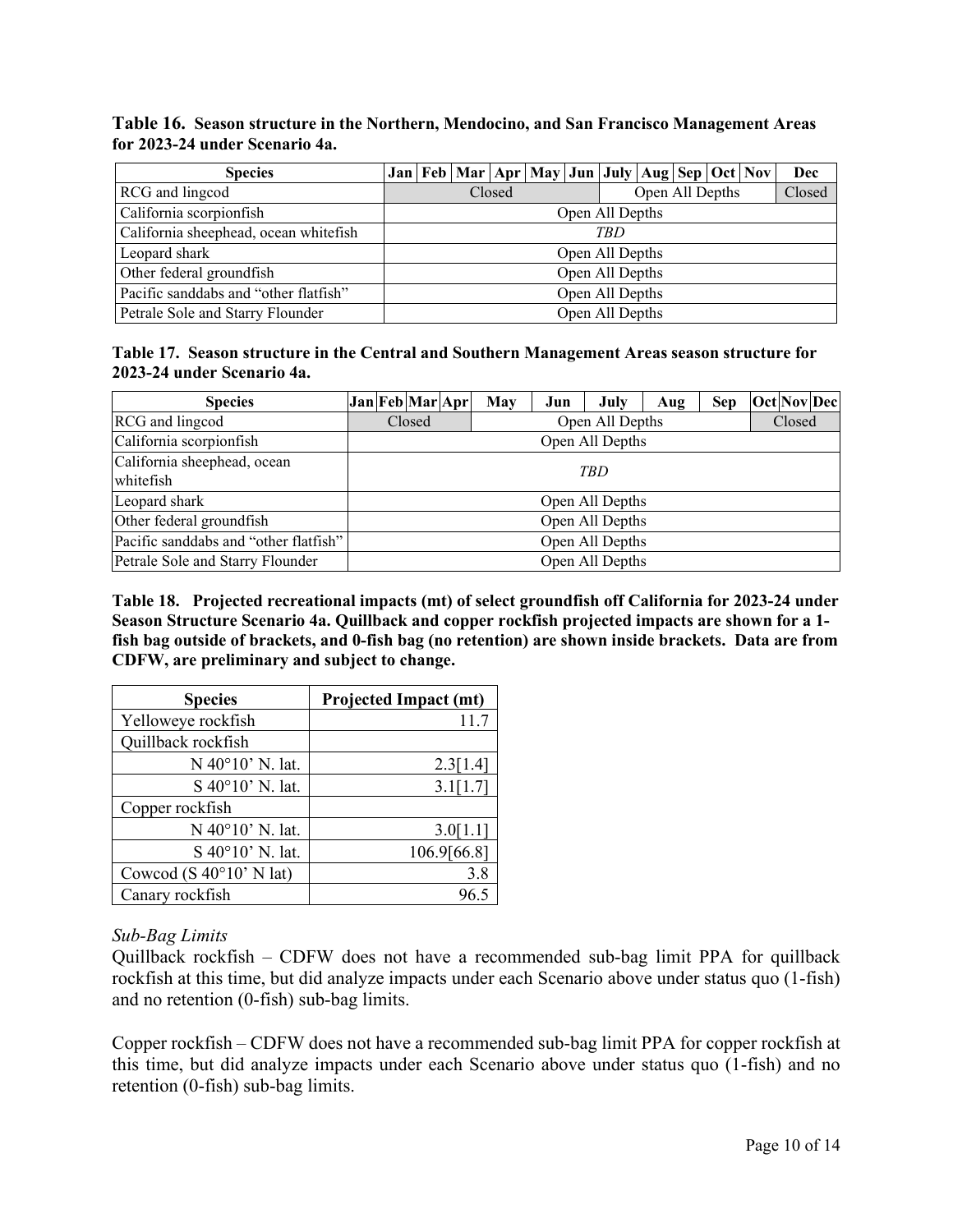Vermilion rockfish – CDFW supports a PPA that is the status quo vermilion rockfish sub-bag limit of 4-fish within the 10-fish RCG daily bag and possession limit. CDFW expects the status quo bag limit, changes to season structure as described above, and inseason catch tracking and monitoring will provide the necessary management tools to keep vermilion rockfish mortality from exceeding the species-specific ACL or OFL contribution to the minor shelf rockfish complex.

## *No Retention of Select Species During Offshore Fisheries*

During offshore groundfish fisheries, as proposed in Scenarios 1, 2, 3, and 4 in the Recreational Fishery Season Structure section of this document, retention of nearshore rockfish (defined as black rockfish, blue rockfish, black and yellow rockfish, brown rockfish, China rockfish, copper rockfish, calico rockfish, gopher rockfish, kelp rockfish, grass rockfish, olive rockfish, quillback rockfish, and treefish), cabezon, and greenlings would be prohibited. It is expected most nearshore rockfish, cabezon, and greenlings would not be encountered, or only encountered rarely in the directed groundfish fishery occurring seaward of 50 fm. Prohibiting retention of all nearshore rockfish, cabezon, and greenlings during the times the offshore groundfish fishery is open but the nearshore groundfish fishery is closed is critical for effective enforcement of the nearshore groundfish fishery closure.

It is expected this element of the regulations would be implemented via state rule as most nearshore waters inside 50 fathoms fall within the state waters jurisdictional line.

## *Bycatch of Nearshore Rockfish in State Managed Fisheries*

Recreational fisheries for several other non-groundfish species occur statewide or in certain portions of the state. Many of these fisheries are state managed. Anglers participating in these other recreational fisheries may retain groundfish on the same trip but must abide by all applicable groundfish regulations. The groundfish impacts that occur in the non-groundfish recreational fisheries are currently accounted for within the California recreational groundfish fishery impacts, as mortality estimates are produced for individual groundfish species irrespective of the regulations, or whether groundfish was a primary or secondary target, or if the fishery was closed.

CDFW does expect incidental release mortality of nearshore groundfish species in conjunction with these state-managed fisheries when the nearshore groundfish fishery is closed in the 2023-24 biennium. However, there is little data to inform analysis because past fishing regulations have generally allowed groundfish targeting and retention at times and in areas when these fisheries are prosecuted.

Non-groundfish fisheries for which mortality of groundfish occurs includes but is not limited to California sheephead, ocean whitefish, yellowtail, white seabass, California halibut, Pacific halibut, sandbasses, and ocean salmon. An estimate of groundfish bycatch in non-groundfish fisheries is not available as the California Recreational Fisheries Survey (CRFS) program does not generate estimates of bycatch in species specific target fisheries. Estimates are made at the trip type level, and trip types are generalized as bottomfish, salmon, HMS, and inshore. Analysis of CRFS sample data is included in the Integrated Alternatives Analytical document [\(Agenda Item](https://www.pcouncil.org/documents/2022/03/f-4-attachment-2-2023-2024-management-measure-analytical-document-electronic-only.pdf/)  [F.4. Attachment 2, Pacific Coast Groundfish Fishery 2023-2024 Harvest Specifications and](https://www.pcouncil.org/documents/2022/03/f-4-attachment-2-2023-2024-management-measure-analytical-document-electronic-only.pdf/)  [Management Measures, April 2022\)](https://www.pcouncil.org/documents/2022/03/f-4-attachment-2-2023-2024-management-measure-analytical-document-electronic-only.pdf/) and found: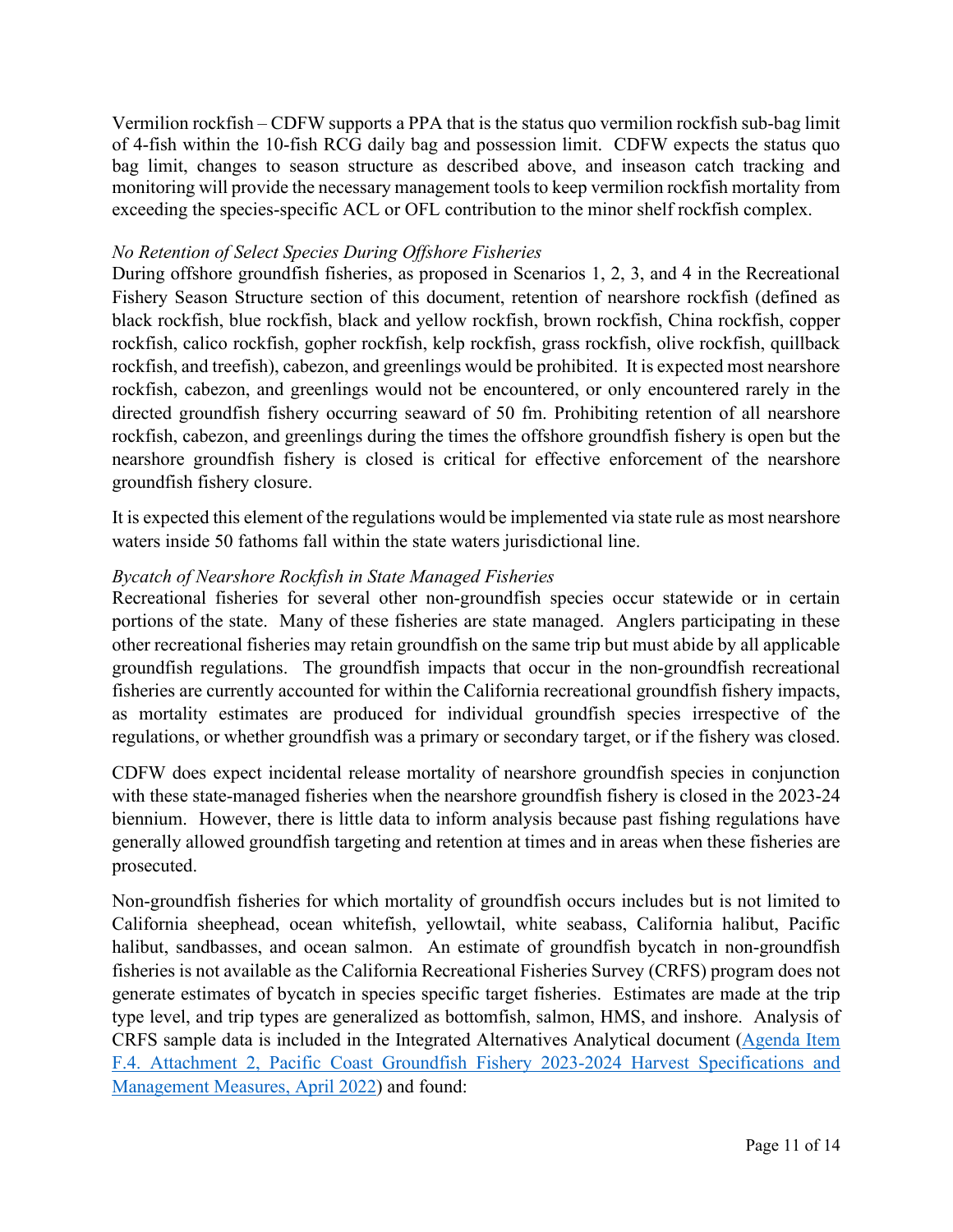- On average a minimum 0.2 mt of quillback rockfish statewide could be expected as bycatch from anglers targeting lingcod, with at least some trace amounts of quillback rockfish in the Pacific halibut and California halibut fisheries.
- At least 5.6 mt of copper rockfish bycatch occurs annually in non-RCG fisheries in California in the Southern Management Area, where state-managed nearshore non-groundfish fishery activity is highest.
- Actual bycatch of quillback and copper rockfish in these non-groundfish fisheries is expected to be substantially higher than the projected minimum values provided here but cannot currently be quantified.

# *Model and Catch Projection Uncertainty*

The anticipated mortality of select groundfish species in the California recreational fishery under various season structure options is projected using the RecFISH model. The model was developed in 2004, with subsequent augmentation of monthly catch by depth and time parameters. RecFISH allows projection of catch by depth and season length independently, in each of the five California groundfish management areas. The RecFISH model is a catch-based model as opposed to an effort-based model and has been previously reviewed by the SSC.

While the RecFISH model is the best available science, there are some known uncertainties which are explained here. For some species, few data are available to inform the model, which is particularly the case for species with deeper depth distributions, such as the shelf and slope rockfish species, or species for which retention is prohibited or encounters are infrequent. For these species and depth bins projected impacts may vary substantially from actual impacts. Recreational fishing regulations off California have allowed virtually no recreational fishing activity in deep water for more than 20 years.

The model assumes that the management measures, fishing behavior, and ocean conditions during the historic period will be representative of the current fishery. It also assumes the management measures, fishing behavior, and ocean conditions during the historic period and current fishery will be representative of those under proposed management measures. If significant changes to management measures are made to the fishery, or if large shifts in angler behavior or ocean conditions occur, substantial changes to actual fishery impacts may result, which the model cannot predict.

The historic catch data informing the model for 2023-24 are from 2017-2019, and January-October 2021. During these times, the bag limit for copper and quillback rockfish was 10 fish within the 10-fish RCG daily bag and possession limit. In November 2021, the Council recommended and NMFS approved reductions to bag limits for quillback and copper rockfishes from 10-fish to 1 fish within the RCG daily bag and possession limit, effective January 1, 2022. The projections of total mortality produced in November 2021 are likely overestimates of total mortality, however no new catch information has become available since that time to update projected mortality. As the 2022 fisheries progress, new information will become available. Unfortunately, this information will not be available in time to inform the recommendations that must be made at the April and June Council meetings on the season structure and additional management measures for 2023-24. The greatest sources of model projection uncertainty include: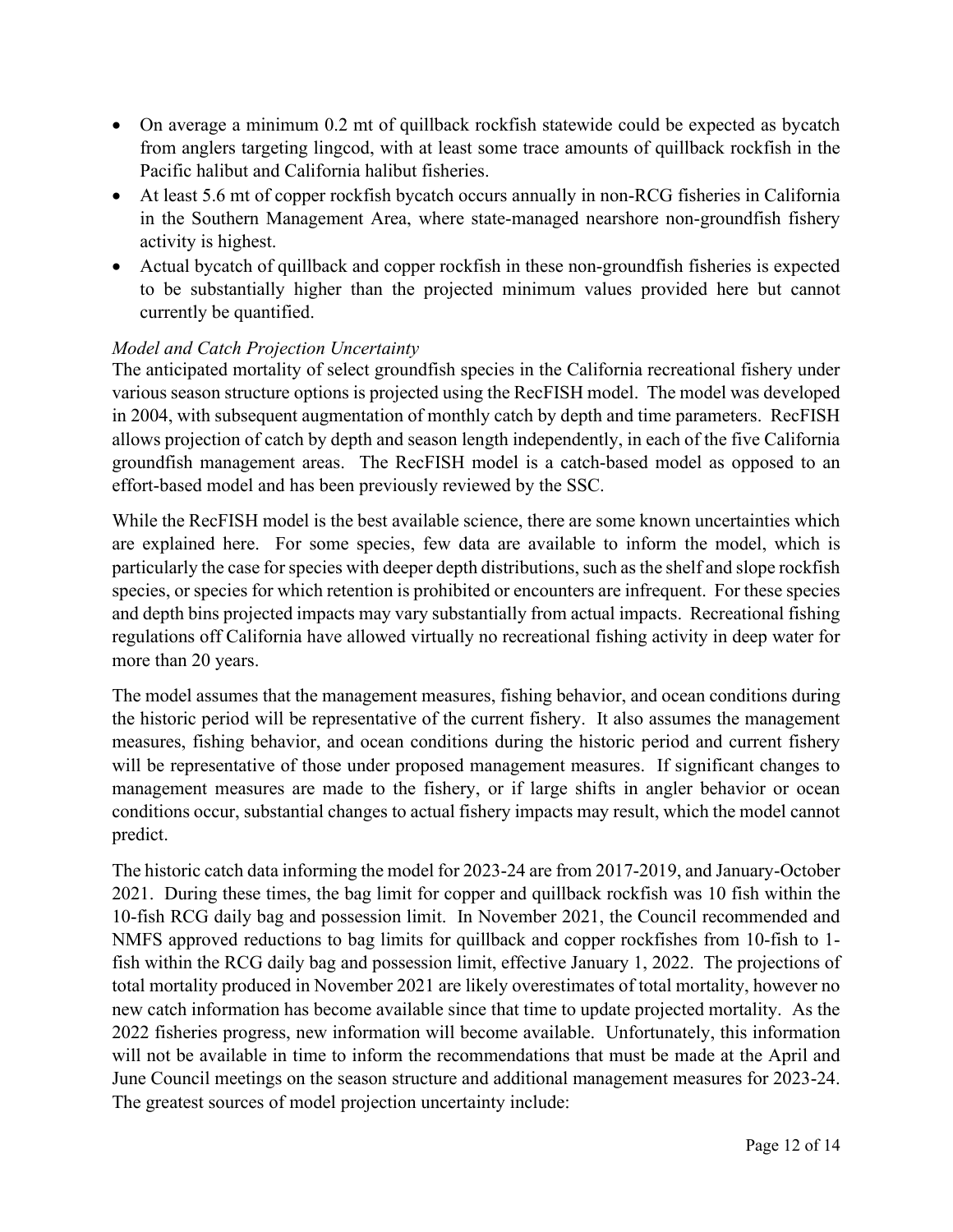- The reductions in 2022 from a 10-fish to a 1-fish bag in the RCG complex for quillback and copper rockfish is not something the model predicts well. Copper rockfish was a target species during the time period used in the projection model, not a species to avoid. This change will impact angler behavior in ways the model cannot predict.
- The model is inherently uncertain whenever significant changes to regulations are made. The management measures proposed by CDFW in this report are a radical departure from past and current management measures and introduce the greatest source of uncertainty to projecting impacts as fishing would occur in completely new areas that haven't been accessed by the recreational fishery in two decades.
- New depth dependent mortality release rates are in development by the GMT and are expected to be available for use in management later in 2022. It is expected application of these new rates will change the discard mortality in both the formal monthly CRFS estimates, and subsequently in the RecFISH model catch projections.

# *Inseason Monitoring and Management Response*

For the reasons discussed above, CDFW believes the catch projections provided are highly uncertain, and for quillback and copper rockfish are expected to be over-projections. CDFW tracks groundfish mortality inseason on a weekly and/or monthly basis to ensure that mortality remains within allowable limits. Several rockfish species of concern (yelloweye rockfish, copper rockfish, quillback rockfish, and black rockfish) are tracked on a weekly basis using CRFS field reports. Beginning in 2022, the list of species was expanded to include quillback and copper rockfish as a result of new stock status information. Data on observed and released fish from the weekly CRFS reports are converted into an anticipated catch value (ACV) in metric tons using catch and effort data from previous years. Weekly ACV data are used as "proxy" values to approximate catch during the five-to-eight-week lag time between when data are collected and when CRFS catch estimates become available. ACVs have proven to be an effective and reliable tool to closely monitor recreational inseason mortality on a weekly basis. The Council might be most familiar with CDFW's ACV methodology because of its application to inseason Pacific halibut quota monitoring, but the approach originated out of the need to track overfished species attainment (yelloweye and cowcod) in California's recreational groundfish fisheries many years ago.

CDFW also performs monthly tracking of non-overfished species (i.e., vermilion, and canary rockfish) using CRFS estimates produced throughout the year. These species tend to be encountered at a much higher frequency than yelloweye rockfish and quillback rockfish- thousands of fish per week as opposed to tens of fish. The volume of data associated with these species makes it much more challenging to summarize and track on a more frequent basis than monthly, so CDFW prioritizes the use of ACV methodology to only those species that are constraining or need close monitoring to ensure catches stay within allowable limits, such as yelloweye and Pacific halibut. Monthly tracking has proven effective at keeping catches of the remaining species within allowable limits. Inseason tracking reports are provided by CDFW to the Council at each Council meeting. To date, CDFW's weekly and monthly tracking processes have been an effective and reliable tool to closely monitor recreational inseason mortality and provides timely and accurate information to apply inseason adjustments, such as changes to depth limits, season length, or bag limits, to fisheries if needed.